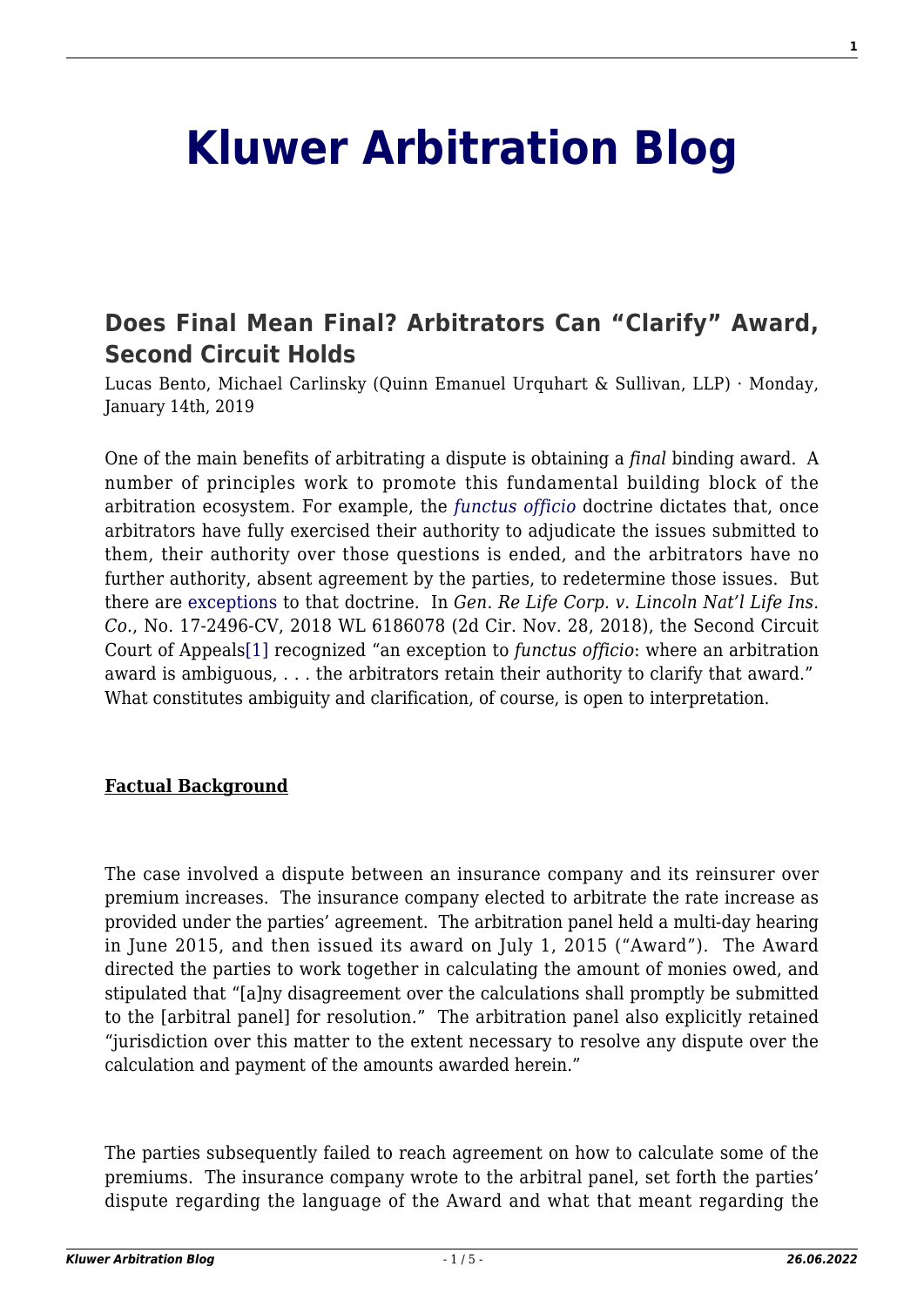calculation of premiums, and requested that the panel settle the issue. The reinsurer objected to that request, arguing that it was beyond the authority of the arbitrators because it sought reconsideration of, and a fundamental change to, the calculation methodology unambiguously ordered in the Award.

On November 19, 2015, over a dissent, the arbitral panel issued a clarification ("Clarification"). The panel stated that the Award contained "ambiguities requiring clarification," and that both parties were reading the Award in a manner inconsistent with the language of the reinsurance agreement. The panel then ordered the reinsurer to make certain payments under the agreement. This prompted the reinsurer to petition a U.S. federal district court to confirm the original, unclarified Award, and the insurance company filed a cross-petition to confirm the Clarification. The district court denied the reinsurer's petition to confirm the original Award and granted the insurance company's petition to confirm the Clarification. The reinsurer subsequently appealed that decision.

#### **The Second Circuit's Decision**

On November 28, 2018, the Second Circuit upheld the district court's decision. In recognizing the principle of *functus officio*, the court noted that "[t]he functus officio doctrine dictates that, once arbitrators have fully exercised their authority to adjudicate the issues submitted to them, their authority over those questions is ended, and the arbitrators have no further authority, absent agreement by the parties, to redetermine those issues." The court explained that the rationale for the principle was that "it is necessary to prevent re-examination of an issue by a nonjudicial officer potentially subject to outside communication and unilateral influence." As the Seventh Circuit Court of Appeals[\[2\]](#page-3-1) in another case noted,

<span id="page-1-0"></span>"The doctrine is based on the analogy of a judge who resigns his office and, having done so, naturally cannot rule on a request to reconsider or amend his decision. Arbitrators are ad hoc judges—judges for a case; and when the case is over they cease to be judges and go back to being law professors or businessmen or whatever else they are in private life, like Cincinnatus returning to his plow. [But] [o]nce they return to private life, arbitrators are less sheltered than sitting judges, and it is feared that disappointed parties will bombard them with ex parte communications . . . ."[\[3\]](#page-3-2)

<span id="page-1-1"></span>The practical consequence of *functus officio* is that an arbitrator cannot revisit its decision, thus providing finality to the arbitration process. However, in affirming the district court's decision, the Second Circuit recognized that *functus officio* carries an exception where the award "fails to address a contingency that later arises or when the award is susceptible to more than one interpretation." The court further found that the exception is consistent with the well-established rule that when asked to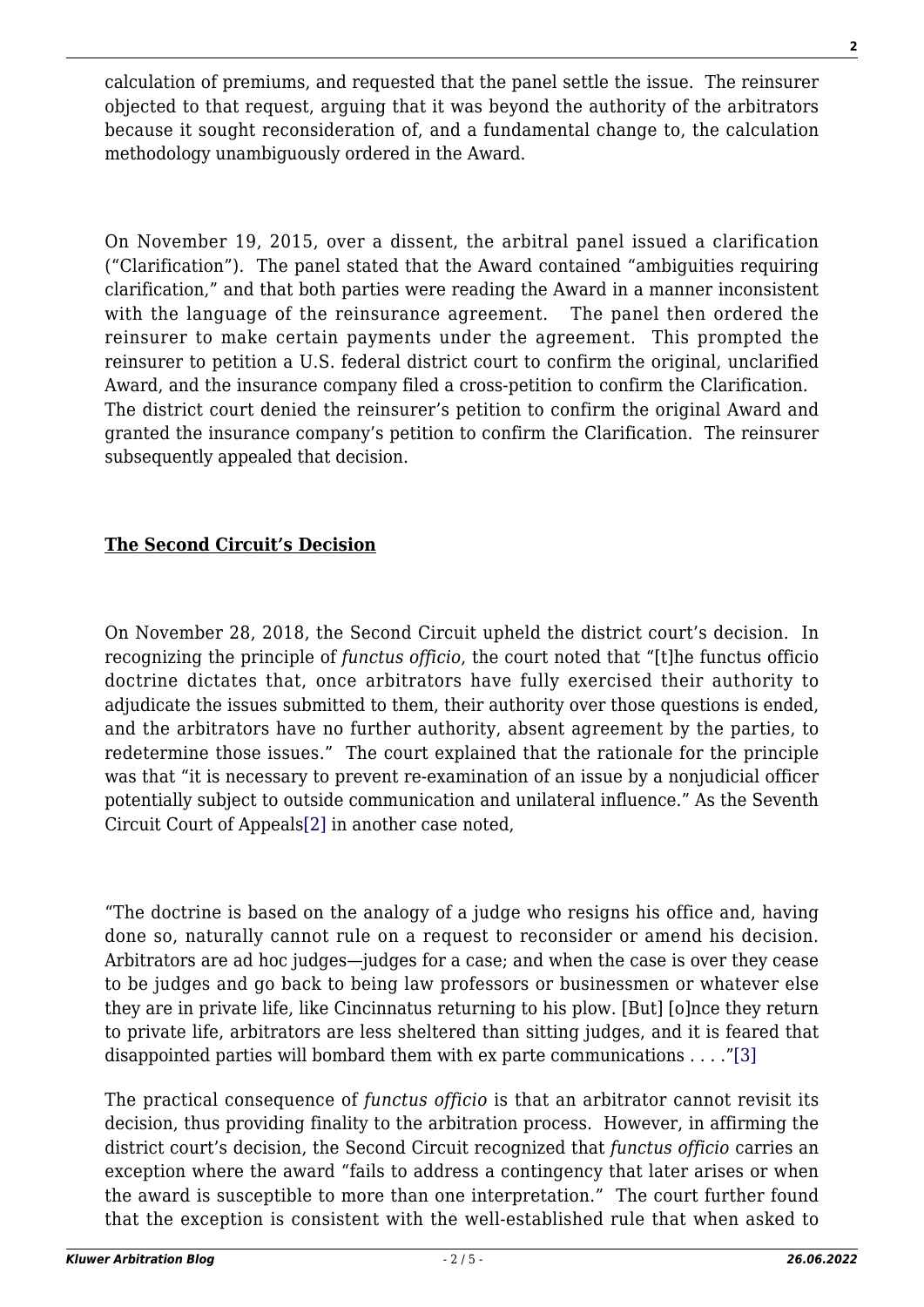confirm an ambiguous award, the district court should instead remand to the arbitrators for clarification.

In seeking to provide some guidance to stakeholders, the Second Circuit held that an arbitrator does not become *functus officio* when it issues a clarification of an ambiguous final award as long as three conditions are satisfied: (1) the final award is ambiguous; (2) the clarification merely clarifies the award rather than substantively modifying it; *and* (3) the clarification comports with the parties' intent as set forth in the agreement that gave rise to arbitration. In doing so, the court noted that the exception is necessary to further "the twin objectives of arbitration: settling disputes efficiently and avoiding long and expensive litigation."

<span id="page-2-0"></span>In confirming the Award, the Second Circuit joined five other circuit courts that have also recognized an exception to *functus officio.* For example, in *[Sterling China Co. v.](https://1.next.westlaw.com/Document/Id3b895f289f611d9b6ea9f5a173c4523/View/FullText.html?originationContext=docHeader&contextData=(sc.DocLink)&transitionType=Document&needToInjectTerms=False&docSource=b01e74207b864102a573f21100ffc174) [Glass, Molders, Pottery, Plastics & Allied Workers Local No. 24](https://1.next.westlaw.com/Document/Id3b895f289f611d9b6ea9f5a173c4523/View/FullText.html?originationContext=docHeader&contextData=(sc.DocLink)&transitionType=Document&needToInjectTerms=False&docSource=b01e74207b864102a573f21100ffc174)*, 357 F.3d 546 (6th Cir. 2004) the Sixth Circuit Court of Appeals[\[4\]](#page-3-3) held that the arbitrator retained the authority to clarify an award requiring an employer to compensate workers for work previously performed at a higher base rate that other workers received. Clarification was necessary because the award was ambiguous as to exact definition of what constituted a higher base rate, and thus the arbitrator retained jurisdiction in the award to resolve disputes between employer and union with respect to implementation of an appropriate remedy[.\[5\]](#page-3-4) Similarly, in *Brown v. Witco Corp.*, 340 F.3d 209 (5th Cir. 2003), the Fifth Circuit[\[6\]](#page-3-5) held that an arbitrator was allowed to clarify how the parties should calculate an employee's back pay award.

### <span id="page-2-2"></span><span id="page-2-1"></span>**Keep Calm and Clarify: Where Do We Go From Here?**

What constitutes ambiguity in an award is of course unclear and subject to interpretation. The same could be said of what constitutes a "clarification". These issues will need to continue to be litigated and clarified, acting as a further reminder of the ongoing conversation and symbiotic relationship between arbitration and litigation.. But the decision highlights the importance of understanding how the applicable law of the arbitration may affect an arbitrator's authority to take a second look at the award where necessary.

*Michael B. Carlinsky is Chair of Complex Litigation and Co-Chair of Insurance Litigation at Quinn Emanuel Urquhart & Sullivan LLP and a founder and managing partner of the firm's New York office. Lucas Bento FCIArb FRSA is a Senior Associate at the firm. The views expressed in this post are the authors' personal views, and do not reflect the opinions of Quinn Emanuel*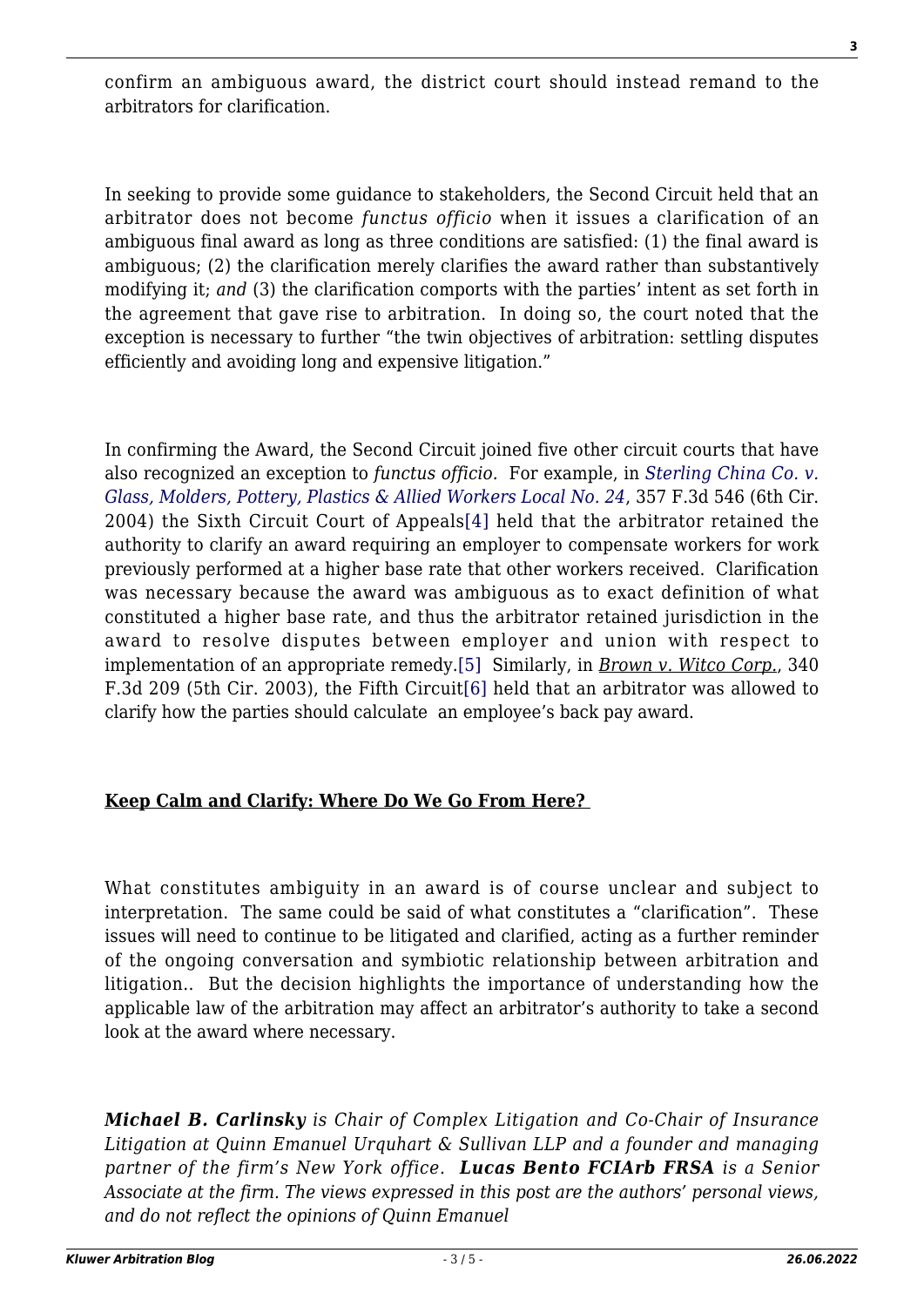<span id="page-3-0"></span>[\[1\]](#page-0-0) The United States Court of Appeals for the Second Circuit is the U.S. federal court of appeals overseeing the states of Connecticut, New York, and Vermont.

<span id="page-3-1"></span>[\[2\]](#page-1-0) The United States Court of Appeals for the Seventh Circuit is the U.S. federal court of appeals overseeing the states of Illinois, Indiana, and Wisconsin.

<span id="page-3-2"></span>[\[3\]](#page-1-1) *Glass, Molders, Pottery, Plastics & Allied Workers Int'l Union, AFL-CIO, CLC, Local 182B v. Excelsior Foundry Co.*, 56 F.3d 844, 846–47 (7th Cir. 1995).

<span id="page-3-3"></span>[\[4\]](#page-2-0) The United States Court of Appeals for the Sixth Circuit is the U.S. federal court of appeals overseeing the states of Kentucky, Michigan, Ohio, and Tennessee.

<span id="page-3-4"></span>[\[5\]](#page-2-1) *See also Brown v. Witco Corp.*, 340 F.3d 209, 219 (5th Cir. 2003) ("An arbitrator can … clarify or construe an arbitration award that seems complete but proves to be ambiguous in its scope and implementation."); *Glass, Molders, Pottery, Plastics & Allied Workers Int'l Union v. Excelsior Foundry Co.*, 56 F.3d 844, 847 (7th Cir. 1995) (same); *Colonial Penn. Ins. Co. v. Omaha Indem. Co.*, 943 F.2d 327, 334 (3d Cir. 1991) ("[W]hen the remedy awarded by the arbitrators is ambiguous, a remand for clarification of the intended meaning of an arbitration award is appropriate."); *McClatchy Newspapers v. Central Valley Typographical Union No. 46*, 686 F.2d 731, 734 n.1 (9th Cir. 1982) (same).

<span id="page-3-5"></span>[\[6\]](#page-2-2) The United States Court of Appeals for the Fifth Circuit is the U.S. federal court of appeals overseeing the states of Louisiana, Mississippi, and Texas.

*To make sure you do not miss out on regular updates from the Kluwer Arbitration Blog, please subscribe [here](http://arbitrationblog.kluwerarbitration.com/newsletter/). To submit a proposal for a blog post, please consult our [Editorial Guidelines.](http://arbitrationblog.kluwerarbitration.com/editorial-guidelines/)*

#### **Profile Navigator and Relationship Indicator**

Offers 6,200+ data-driven arbitrator, expert witness and counsel profiles and the ability to explore relationships of 13,500+ arbitration practitioners and experts for potential conflicts of interest.

[Learn how](https://www.wolterskluwer.com/en/solutions/kluwerarbitration/practiceplus?utm_source=arbitrationblog&utm_medium=articleCTA&utm_campaign=article-banner) **[Kluwer Arbitration Practice Plus](https://www.wolterskluwer.com/en/solutions/kluwerarbitration/practiceplus?utm_source=arbitrationblog&utm_medium=articleCTA&utm_campaign=article-banner)** [can support you.](https://www.wolterskluwer.com/en/solutions/kluwerarbitration/practiceplus?utm_source=arbitrationblog&utm_medium=articleCTA&utm_campaign=article-banner)

 $\mathcal{L}_\text{max}$